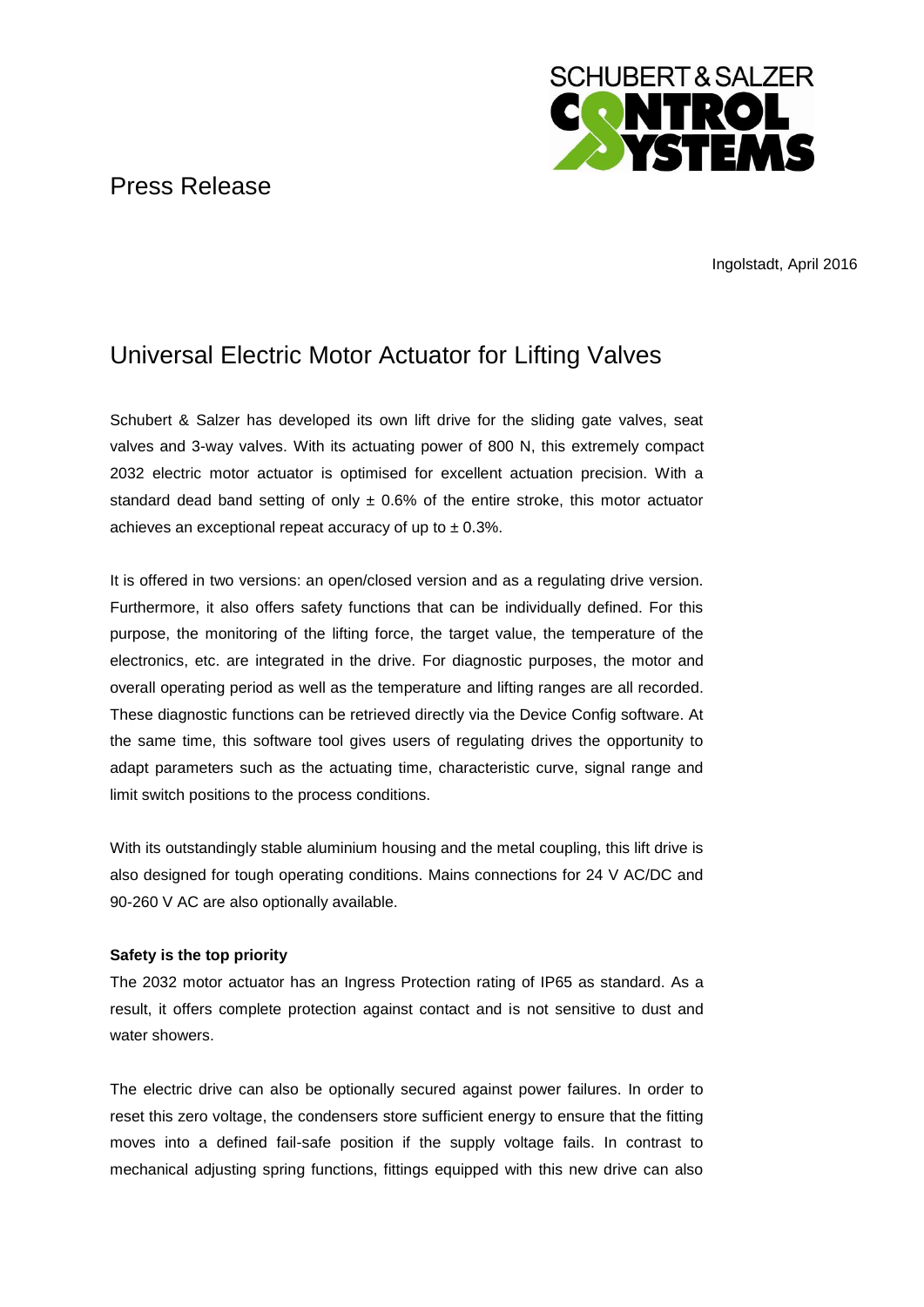be set to a freely-selectable fail-safe position. If the supply voltage fails, e.g. in the water or gas industry, these valves move into the pre-defined position, meaning that processes are not necessarily interrupted. Of course manual operation is also available.

#### **Bluetooth module for simplified configuration and communication**

In order to ensure simple connection to its control valves, Schubert & Salzer Control Systems has developed a Bluetooth module which is available as an option in the 2032 lift drive. When using the Bluetooth module, the Device Config V7 configuration software establishes a wireless connection with a range of approx. 25 m of this motor valve drive.

This represents an ideal solution for the configuration and monitoring of control valves in plants which are difficult to access, on hot pipelines and other hazardous areas or restricted locations.

#### **Drive combined with sliding gate valves**

With sliding gate valves, the new 2032 motor actuator forms a perfectly harmonised system and opens up a wide range of applications. Diverse material options right through to special materials allow this valve combination to be used in the chemical, petrochemical, textile and pharmaceutical industries, as well as in the food and drink engineering sector. It can also be used in steelworks, the ship building industry as well as many more segments. Sliding gate valves have proven to be particularly suitable in vapour applications, for coolants, condensates, acids, alkalines and thermal oil as well as for various gases (including oxygen), cleaning fluids, demineralised water, etc.

#### **Drive for seat valves and 3-way valves**

The new lift drive is also suitable for seat valves and is an extremely resilient allrounder in the field of valve engineering. The compact nature of the new drive is further emphasised by the combination with compact angled seat valves and the required installation space is kept to an absolute minimum.

In combination with the 3-way control valves from Schubert & Salzer Control Systems, the control functions for the mixing and division of neutral or even aggressive media become economical and easy to solve.